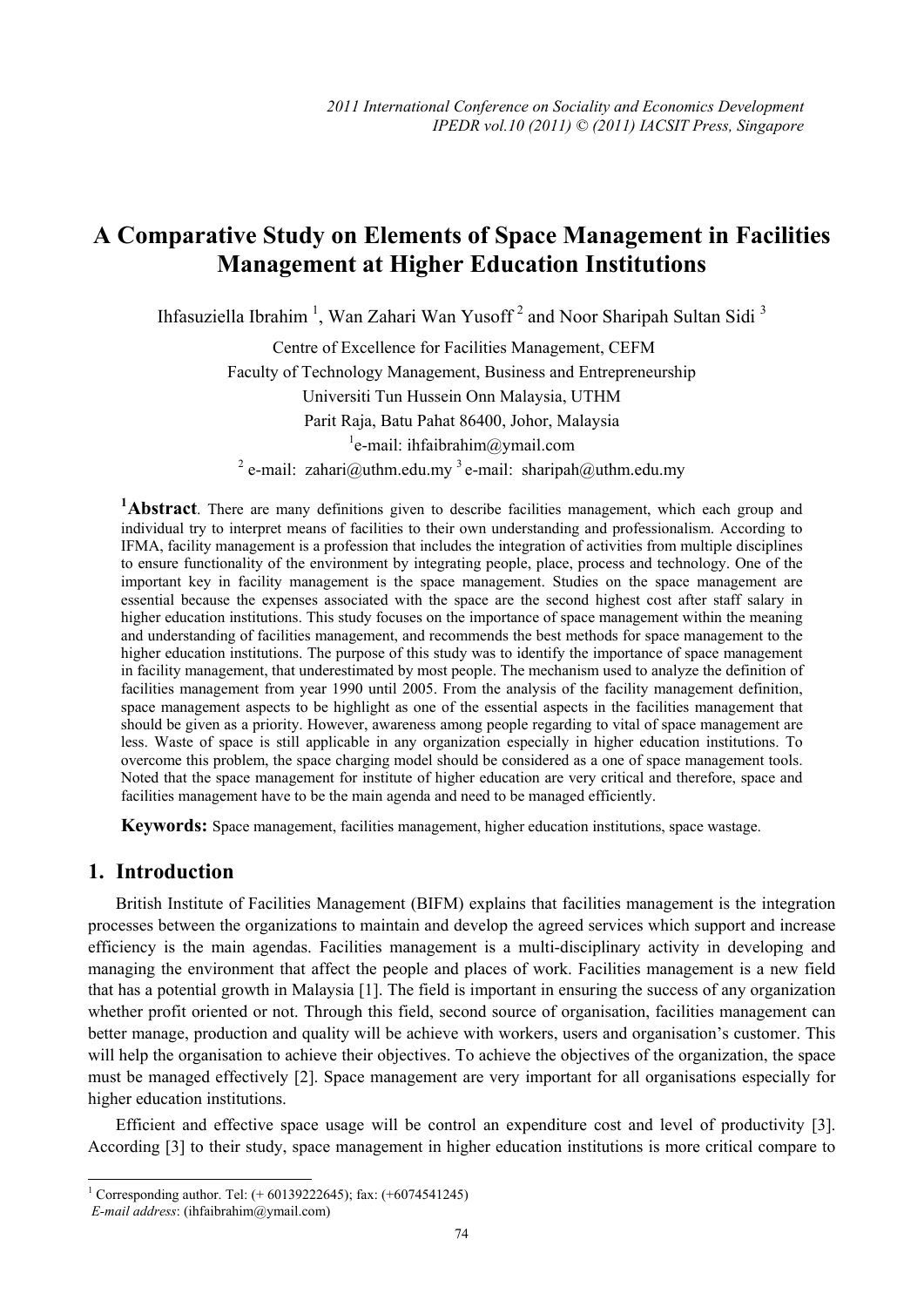other institutions. In the 1980s , investment on the physical resources in higher education institutions in USA worth USD 300 billion. For 1987-88 the annual session of the maintenance costs and annual operating costs estimated to exceed USD 8 billions [4]. Similarly to public organizations such as in higher education institutions where Marsh and Griffith [5] states the cost of academic space for a student is about USD 2,000.00 per year. The information shows the cost similarly from the cost of space per employee in the corporate organization [6]. Waste of space will occur if the uses of space not manage systematically. Space management is considered important not only in terms of optimization but also the maintenance operations cost. Space management is very important not only for the optimisation but also related to maintenance cost of the respective property. Operation cost and maintenance cost will be higher if more space were used. As stated in Lawrence [7] and Williams [8] statements, the space is the catalyst for the cost of other operation.

## **2. Related Work**

#### **2.1. Facilities Management Concept**

Facilities management include a multi-disciplinary activities in developing and managing the environment that affect the people and places of work. According to Bernard William Associate [9], facilities management is a process where an organization provides and maintains services in a great quality environment by using the appropriate cost to meet the needs of the organization. It means the costs incurred in the organization need to be adjusted to actual needs. According to IFMA [10], facilities management is a profession that includes the integration of activities of different disciplines to ensure functionality of the environment with the integration of people, places, processes and technology. However, such criticism is given by Lindholm [11] definition and scope of Facilities Management to date still remains debatable and it depends on local culture, the importance of organizational and personal interests. Although controversy has arisen because many different of definitions given but it is seen to be complementary and provide diversification to the characteristics of the discipline itself. In this case the definition is recognized internationally should be adopted. The table below shows the definitions of facility management since years 1990 to 2005.

|  |  |  | Table 1: Definition of facilities management by years |
|--|--|--|-------------------------------------------------------|
|  |  |  |                                                       |

| Researcher                    | Definition of Facilities Management (FM)                                                                                                                                                                                                                                                                                                            |  |  |  |  |  |
|-------------------------------|-----------------------------------------------------------------------------------------------------------------------------------------------------------------------------------------------------------------------------------------------------------------------------------------------------------------------------------------------------|--|--|--|--|--|
| Becker (1990)                 | FM role is to coordinate all efforts related to planning, designing and managing the building and all services inside,<br>including equipment and furniture to enhance organizational capabilities to compete successfully in a world rapidly<br>changing.                                                                                          |  |  |  |  |  |
| Nourse (1990)                 | FM units are often neglected strategic planning and to emphasize the important factor.                                                                                                                                                                                                                                                              |  |  |  |  |  |
| Cotts (1992)                  | Practical FM is coordinating the physical work space with human capital development and the profession itself in an<br>organization to integrate principles of business management, architectural, behavioral and engineering sciences.                                                                                                             |  |  |  |  |  |
| Park (1994)                   | FM is the structuring of plant building and its contents to create the final product. It includes the systems and activities<br>that generate profits for business.                                                                                                                                                                                 |  |  |  |  |  |
| Barrett (1995)                | FM as a strategically integrated approach to maintaining, improving and adapting the buildings and supporting services<br>of an organization in order to create an environment that strongly supports the primary objectives of that organization.                                                                                                  |  |  |  |  |  |
| Alexander (1996)              | FM is the process by which an organization ensures that its buildings, systems, ad services support core operations and<br>processes as well as contribute to achieving its strategic objectives in changing conditions.                                                                                                                            |  |  |  |  |  |
| Then (1999)                   | Practical FM is concerned with the delivery of enabling to work environment and space to function optimally to support<br>business processes and human capital development.                                                                                                                                                                         |  |  |  |  |  |
| Grimshaw (1999)               | The core of facilities management relates to managing the changes that are taking place in the relationship between<br>organizations, their employees and their facilities, all of which are being fundamentally altered by external forces.                                                                                                        |  |  |  |  |  |
| Hinks<br>and Mcnay<br>(1999)  | FM is a maintenance management, space management, standards of accommodation, management of new construction<br>and renovation projects, management of building stocks in general, and administrative support services.                                                                                                                             |  |  |  |  |  |
| Grimshaw<br>and Cairns (2000) | Radical movement in demand side organizational structures were bring ing about fundamental change in the relationship<br>between business and their supporting infrastructure that, if facilities management were to generate an ability to enhance<br>business performance via the effective application of infrastructure resources.              |  |  |  |  |  |
| Varcoe (2000)                 | FM is a focus on the management and delivery of the full two entities (real estate and construction industry) that the use<br>of productive building assets and working place.                                                                                                                                                                      |  |  |  |  |  |
| Nutt (2000)                   | The basic functions of FM are resource management at the strategic level and operational support. The generic resource<br>function as a management of financial resources, physical resources, human capital<br>management of the FM<br>development, and knowledge information resources                                                            |  |  |  |  |  |
| <b>IFMA (2003)</b>            | FM is the practice of physical coordination of work between human capital development and profession in the<br>organization. It integrates principles of business administration, architectural, behavioral and engineering sciences.                                                                                                               |  |  |  |  |  |
| IFMA (2003)                   | FM goal is to create, maintenance and develop real estate and support services for the strategic and core business of the<br>organization.                                                                                                                                                                                                          |  |  |  |  |  |
| BIFM (2003)                   | As a practical coordinate physical work place between workers and profession in an organization.                                                                                                                                                                                                                                                    |  |  |  |  |  |
| Nordic (2003)                 | FM is seen as an integrated approach to operations, maintenance, improve and adapt buildings and infrastructure of an<br>organization to aim and creating a strong supportive environment with basic objectives of an organization.                                                                                                                 |  |  |  |  |  |
| Norsila (2004)                | FM is a multidisciplinary services that enable the core processes work well, smoothly and meet the business needs of an<br>organization. Facility management to focus on the achievement of organizational goals and objectives to meet customer<br>needs strives to continue the improvement in the quality, reduce risk and ensure profitability. |  |  |  |  |  |
| <b>IFMA (2005)</b>            | FM is a profession that includes the integration of activities of different disciplines to ensure functionality of the<br>environment with the integration of people, places, processes and technology.                                                                                                                                             |  |  |  |  |  |

(Source: Adapted from Wan Zahari, 2008)

# **2.2. Space Management Concept**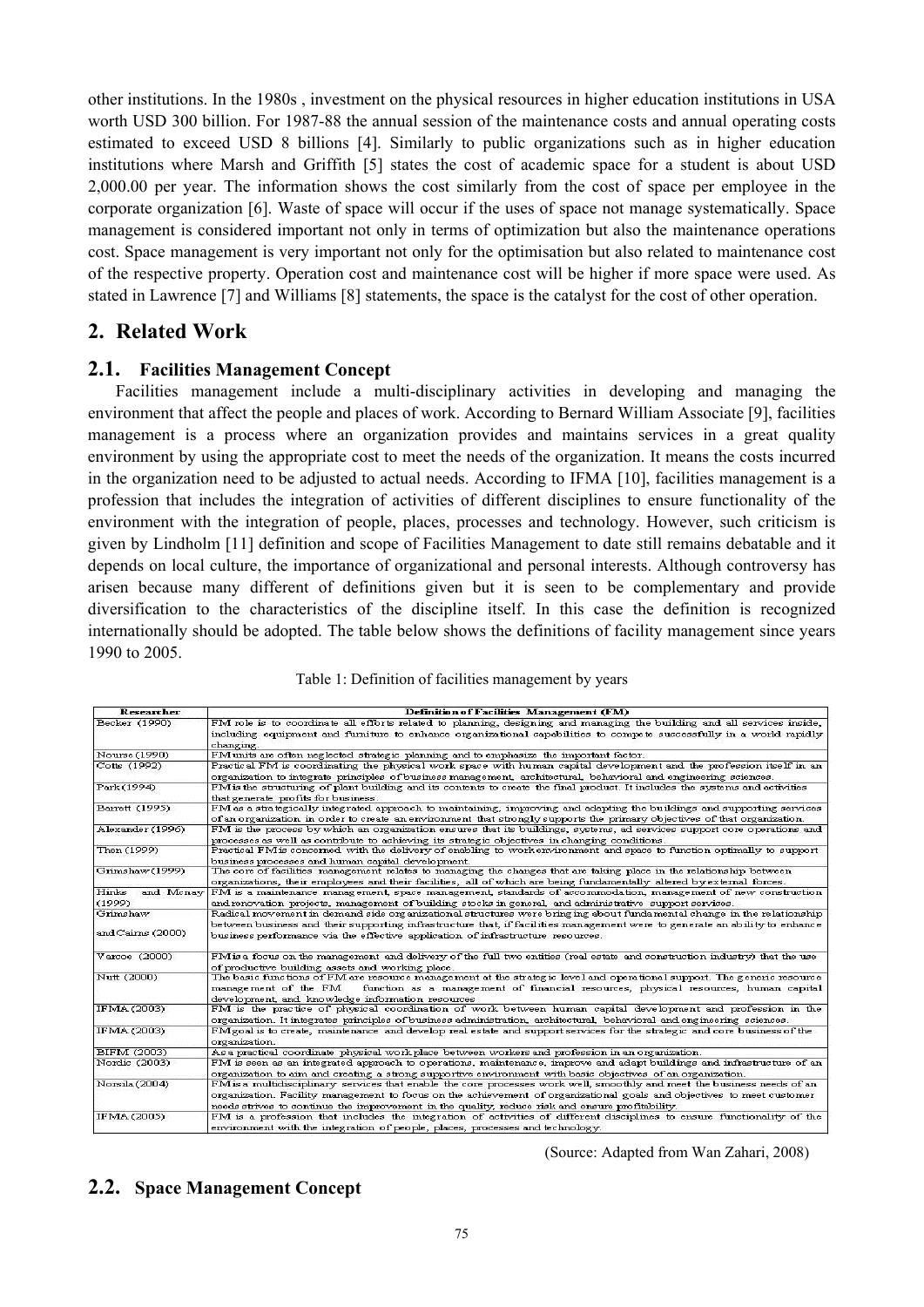For big organizations such as higher education industry, space management plays an important role to control space effectively without wasting space .This is to prevent indirectly resulting in an adverse impact on the cost of that organization. The space management is a proactive management of the research and best practice initiatives to support the strategic planning goals and also respond to legal requirements [12]*.* Space management include alternative officing, free addressing, group addressing, virtual office, space sharing and management. National Audit Office [3] states that there are four factors of the effectiveness of the space management are a leader, objectives, information, communication and practical tools. According Archibus [13], space management is to manage space effectively to reduce the cost of wasted space and optimize use of space. The efficiency of space management can return the benefit as increased occupancy of space and reduce costs, ensure proper information for space planning and can be used with existing facilities and infrastructure data.

#### **2.3. Space Management Concept in Facilities Management**

Space management is one of important aspect in facility management. According to the Space Management Project (2006), there are some constraints in the effective management of space. Among these constraints are a targets or objective which difficult to quantified. This is because the relationship between space management and academic planning and financial is a separate and inconsistent. For the effectiveness of space management, organizations need to connect the whole resources. The second constraint is the lack of data, such as room capacity, functionality, user space, and other uses. Lack of data made it difficult for individual institutions and other sectors to see the effects of space management practices on aspects of space use, the third is the different norm and indicator in each institution, the fourth data collected from utilization survey does not apply to the space management policy and the fifth is the relationship between guidelines and space management area is a separate and users are not involved in the policy of space management.

## **3. Analysis**

| N <sub>o</sub> | Element of Space Management in Facilities Management                                                                                                                                                                                               | Researchers                                                              |
|----------------|----------------------------------------------------------------------------------------------------------------------------------------------------------------------------------------------------------------------------------------------------|--------------------------------------------------------------------------|
| $1 -$          | Coordinate all efforts related to planning, designing and<br>managing the building and all services inside, including<br>equipment and furniture to enhance organizational<br>capabilities to compete successfully in a world rapidly<br>changing. | Becker (1990)                                                            |
| 2.7            | Coordinating the physical work space with human capital<br>development and the profession itself in an organization.                                                                                                                               | Cotts (1992), Nutt (2000),<br>IFMA (2003), BIFM (2003),                  |
| 3.5            | Structuring of plant <b>buildings</b> and contents.                                                                                                                                                                                                | Park (1994),                                                             |
| 4.1            | An integrated approach to operations, maintenance,<br>improves and adapts the buildings and infrastructure in<br>an organization.                                                                                                                  | Barret (1995), Hinks and<br>Mcnay (1999), IFMA<br>(2003), Nordic (2003). |
| $5 -$          | Delivery of enabling to work environment and space to<br>function optimally to support business processes and<br>human capital development.                                                                                                        | Then (1999)                                                              |
| 6.             | Focus on the management and delivery of the full two<br>entities (real estate and construction industry) that the use<br>of productive building assets and working place.                                                                          | Varcoe (2000)                                                            |
| $7_{\cdots}$   | Profession that includes the integration of activities of<br>different disciplines to ensure functionality of the<br>environment with the integration of people, places.<br>processes and technology.                                              | IFMA (2005)                                                              |

Table 2: Element of space management in facilities management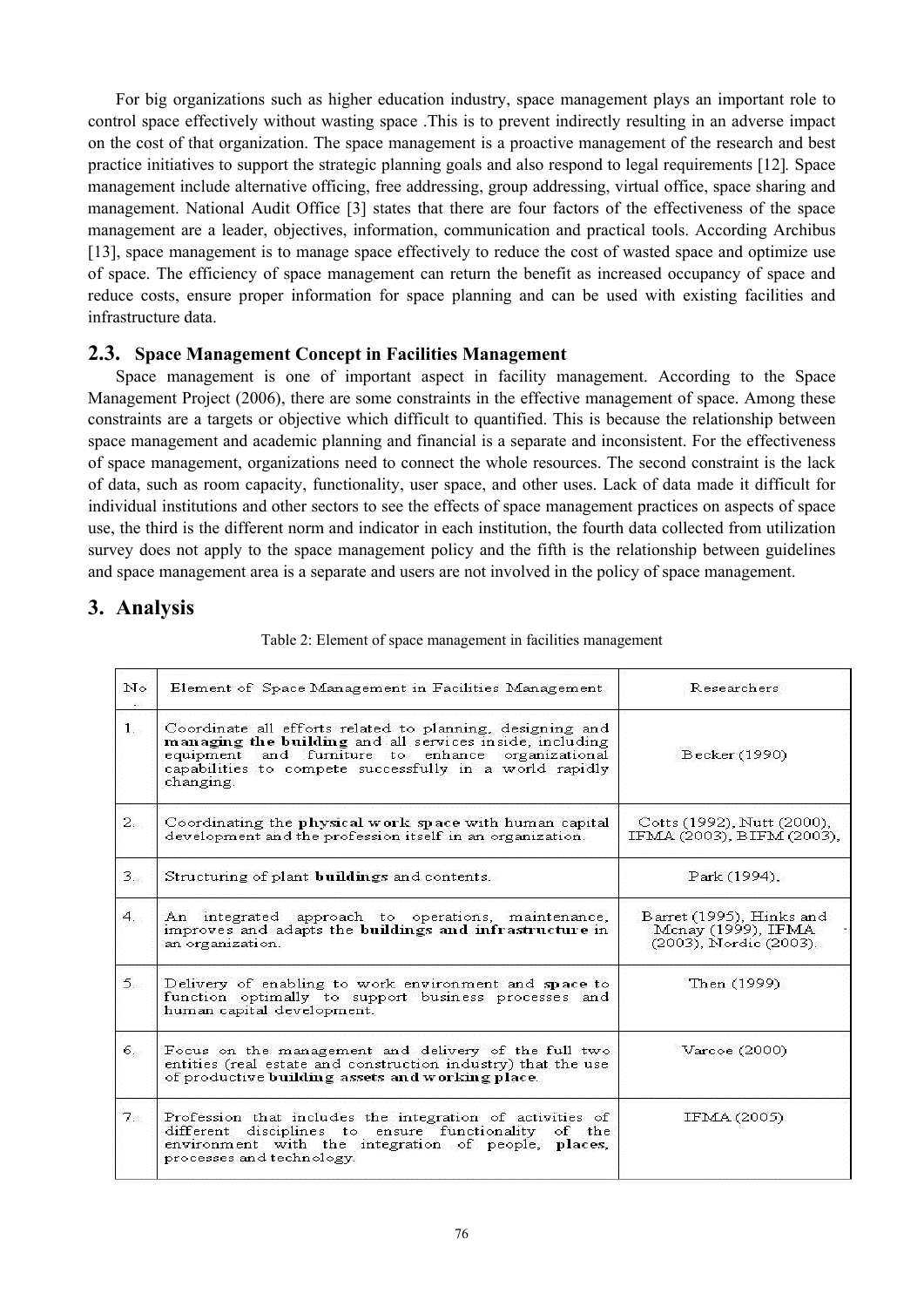The table 2 above showed an analysis of the importance of space management in facility management. Based on this analysis the most common elements specified in the facility management with respect to the space management, where the definition of facility management is the coordination of the physical work space with human capital development and the work itself in an organization. There are four parties that give a same opinion about the definition of facilities management are Cotts, Nuts, IFMA and BIFM. In addition, the definition of facilities management is an integrated approach to operations, maintenance, improve and adapt the buildings and infrastructure in an organization is the most frequently used elements by Barrett, Hinks and Mcnay, IFMA and the Nordic. However, the definition of facility management show that space management is an important component in facility management because since year 1990 until 2005, components of space always available in each definition of facilities management, except definition by Grimshaw (1999), Grimshaw and Caims (2000) and also Norsila (2004). Although the space management is important in the facilities management, but there are still many people not concern on space management. But until now, most of the administrative institutions of higher learning and public sector organizations, particularly from other Asian countries have yet to understand the role and contribution of these physical resources to their organizations. Physical resources are valuable assets and an organization can generate revenue if it is managed effectively [14]. Similarly, the implementation of space management in higher education institutions is very weak. Lack of management execution has indirectly resulted in wastage of space occurs. Wasted space that could happen can increase the cost of maintenance and operations. Space wastage happened in all higher educational institutions including University Tun Hussein Onn Malaysia (UTHM). In average, monthly electricity cost for UTHM is RM700, 000.00 or RM8.5 million a year. According to a case study in Universiti Teknologi Malaysia (UTM) Skudai, buildings operational cost accounted for a staggering RM56 million a year for the whole of UTM. [14]. Presently, there are now more than 20 public institutions of higher learning (universities, colleges universities, polytechnics) in Malaysia, with an estimated annual operating expenditure incurred by the Ministry of Higher Education reaching RM1 billion. The amount incurred very costly for institutions, especially for institutions that are developing such as UTHM and others institutions. Therefore no space in the university and other organisation should be treated as free. To overcome this problem, the Space Charging Model should be considered as a one of space management tools. Space Charging Model is a method in which the costs will be imposed on the space in a building that is not fully utilized. Some institutions believe that effective methods of space charging can minimize the demand for the use of space and can be used in the best way without a valid waste [15]. Cock and French identified two charges based on operational asset and financial asset [16]. Many institutions believe that the effectiveness of a Space Charging Model can minimise the requirement of space usage and many spaces will be fully utilised without any wastage [14]. Many facilities experts say that this method is the best management tool. This method was supported by NAO and has been certified as the best method in 1996 [3]. The Space Charging Model requires an appropriate element in creating an effective space management tool.

#### **4. Conclusion**

In conclusion, space management is one of essential component in facility management. Physical resources are a valuable asset and an organization can generate revenue if managed effectively. However we must realized that institutions of higher education such as universities, polytechnics and colleges are the main source of economic activity. If the physical resource is not managed properly, efficiently and effectively, it will create problems and added expense to continue and meet the organization's mission and objectives of the organization. Space charging model is necessarily the most effective method of overcoming the problem of wasted space. Therefore, in view of the use of learning space is not used optimally, the higher education will increase efforts so that these facilities can take advantage of various parties including the organisation itself and the country.

# **5. Research Significant**